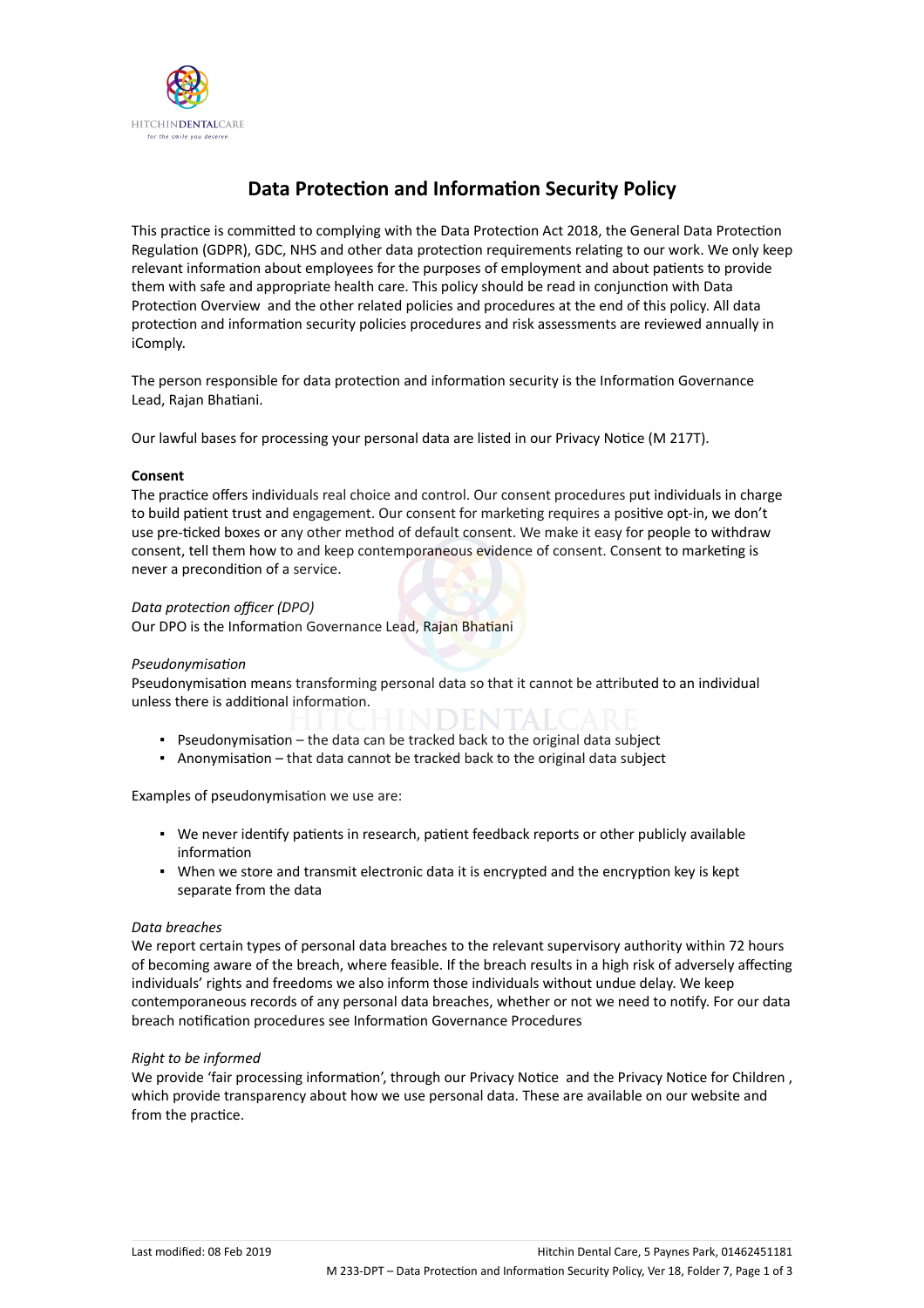

# **Your data rights**

# *Right of Access*

Individuals have the right to access their personal data and supplementary information. The right of access allows individuals to be aware of and verify the lawfulness of the processing. If an individual contacts the practice to access their data they will be provided with, as requested:

- Confirmation that their data is being processed
- Access to their personal data
- Any other supplementary information about your rights as found below and in our Privacy Notices (M 217T) and (M 217TC)

# *Right to erasure*

The right to erasure is also known as 'the right to be forgotten'. The practice will delete personal data on request of an individual where there is no compelling reason for its continued processing. The right to erasure applies to individuals who are not patients at the practice. If the individual is or has been a patient, the clinical records will be retained according to the retention periods in Record Retention and after the periods stated can be deleted upon request.

## *Right of rectification*

Individuals have the right to have personal data rectified if it is inaccurate or incomplete.

## *Right to restriction*

Individuals have a right to 'block' or suppress the processing of their personal data. If requested we will store their personal data, but stop processing it. We will retain just enough information about the individual to ensure that the restriction is respected in the future.

# *Right to object*

Individuals have the right to object to direct marketing and processing for purposes of scientific research and statistics. ELITCHINDENTALCARE

# *Data portability*

An individual can request the practice to transfer their data in electronic or other format.

## *Privacy by design*

We implement technical and organisational measures to integrate data protection into our processing activities. Our data protection and information governance management systems and procedures take Privacy by design as their core attribute to promote privacy and data compliance.

## *Records*

*We keep records of processing activities for future reference.*

## *Privacy impact assessment*

To identify the most effective way to comply with their data protection obligations and meet individuals' expectations of privacy we review our Privacy Impact Assessment annually in iComply using the Sensitive Information Map, PIA and Risk Assessment .

# *Information security*

Information Governance Procedures (M 217C) includes the following information security procedures:

- Team members follow the 'Staff Confidentiality Code of Conduct', which clarifies their legal duty to maintain confidentiality, to protect personal information and provides guidance on how and when personal or special category data can be disclosed
- How to manage a data breach, including reporting
- A comprehensive set of procedures, risk assessments and activities to prevent the data we hold being accidentally or deliberately compromised and to respond to a breach in a timely manner